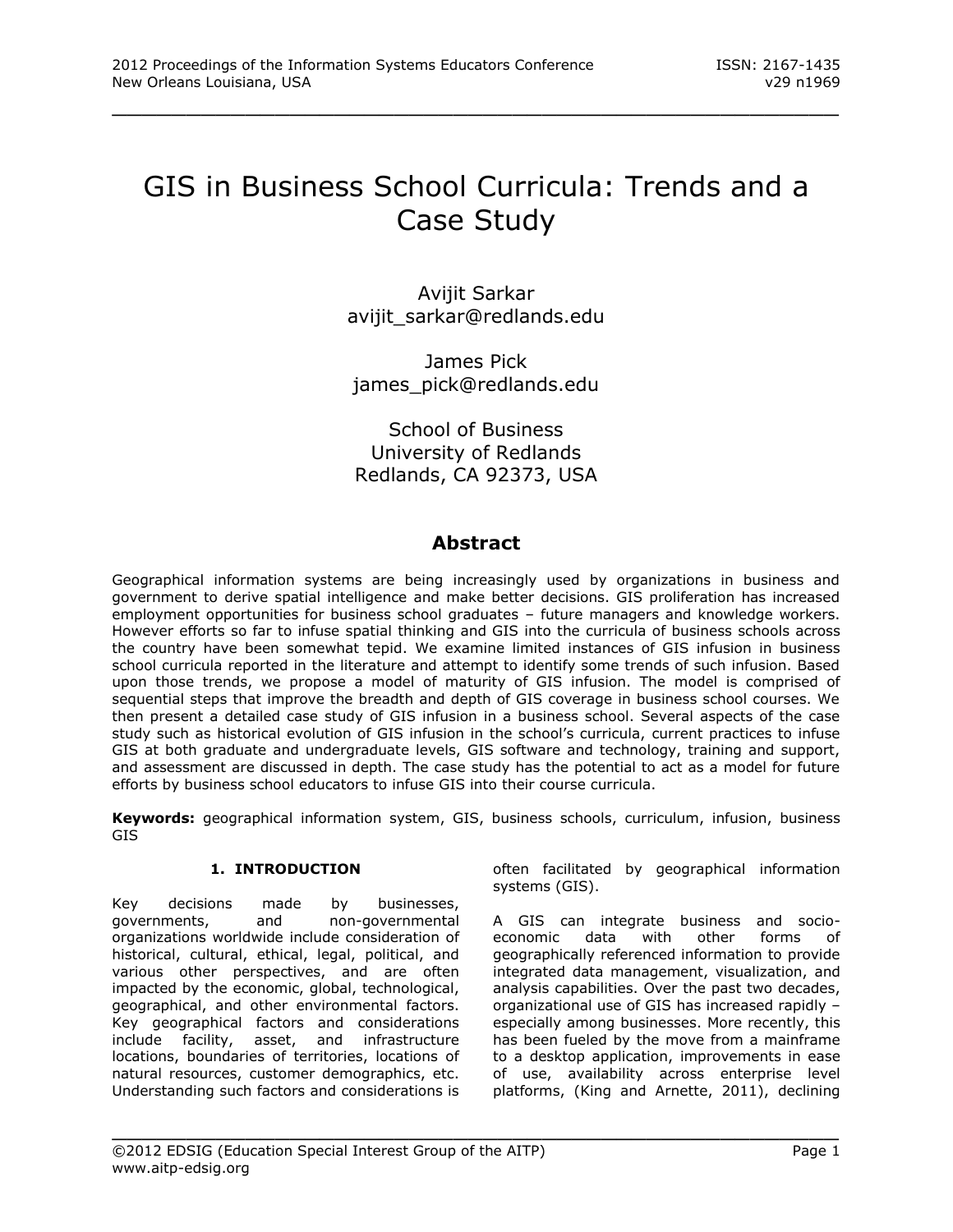costs of hardware and software (King and Arnette, 2011; Wu and Kohun, 2008), widespread availability and access to geospatial data (Wu, 2007) especially through the internet, and finally migration of GIS software and data into the cloud – all of which arguably create business value. According to Pick (2008), approximately eighty percent of all business data has a spatial component. As geospatial orientation of business data becomes pervasive in the mobile and cloud environments and as GIS becomes available in the form of softwareas-a-service (SaaS), use of GIS will grow much more rapidly.

A GIS enables visualization and analysis of geospatial information to derive insights, gather knowledge, and use that knowledge for the purpose of decision-making. Three common areas of GIS application are site selection, routing optimization, and business process redesign (King and Arnette, 2011). GIS usage cuts across organizations in many business sectors such as retail, insurance, real estate, transportation and logistics etc. (Blakeley et al., 2003; Camm et al., 1997; Weigel and Cao, 1999) and government (Bucciarelli, and Brown, 1995, Jang et al, 2006). Benefits of GIS usage, documented by Ramakrishna, Sarkar, and Vijayaraman (2010) include reducing costs (Blakeley et al., 2003), improved process efficiencies (Weigel and Cao, 1999), improved capacity utilization (Bektas and Elmastas, 2007), customer service (Murray, O'Kelly, and Church, 2008), and analytics (Camm et al., 1997).

Due to the rapid evolution and subsequent adoption of GIS by businesses, demand for business professionals with knowledge of mapping and GIS skills is also increasing especially in IS/IT functions of organizations (Wu and Kohun, 2005). Miller, Mangold, and Holmes (2006) provide evidence of a remarkable growth in employment opportunities for business school students trained in business GIS. Geotechnology was identified by the US Department of Labor as one of three most critical emerging technology domains around 2004 (Gewin, 2004). It is thus imperative that business schools around the country expose students to spatial thinking and the fact that geography often plays a crucial role in business decision-making.

The objective of this paper is to study historical efforts of business schools in the United States to infuse spatial thinking, possibly using GIS in their curricula. We examine instances of such infusion reported in the literature to identify catalysts of GIS infusion and attempt to discover any trends in terms of disciplinary infusion and the extent and maturity of infusion. As a result, we propose a maturity model for GIS infusion in business school curricula. We then present a case study that thoroughly discusses various aspects of GIS infusion in the curricula of the School of Business at the University of Redlands – a private liberal arts university located in southern California. The case study intends to provide insights to business school educators regarding challenges and best practices of infusion of GIS in their curricula.

The remainder of this paper is organized as follows. In Section 2, we study various instances of GIS infusion in business schools. In Section 3, we outline our maturity model of GIS infusion. Section 4 discusses the case study mentioned previously. Concluding remarks are presented in Section 5.

# **2. GIS IN BUSINESS SCHOOL CURRICULA**

Before proceeding further, it is important to define "infusion". In a recent paper, Ramakrishna, Sarkar, and Vijayaraman (2010) have defined that "infusion" may consist of GIS applications that constitute a part of a course, or a dedicated course which focuses on the theory and applications of GIS in business. The authors further mention that the degree of infusion may vary along a continuum. Our usage of the term "infusion" is consistent with the definition of Ramakrishna, Sarkar, and Vijayaraman (2010).

Instances of GIS infusion in business school curricula date back to the mid-late 1990's. As discussed later in Section 4, one of the earliest instances of infusion was an elective course in GIS at the University of Redlands School of Business (Pick, Baty, and Phoenix, 1994). Subsequently the first required course in GIS was offered by the University of Redlands in 1995. Locational proximity to one of the largest GIS software vendors in the world (ESRI) was one of the early catalysts for infusion of GIS at the University of Redlands.

In the late 1990's, evidence of infusion can be found at East Carolina University (Mennecke, 1998) and University of Tennessee (Smith, Langley, and Mundy, 1998). While GIS infusion at East Carolina University was initiated by an IS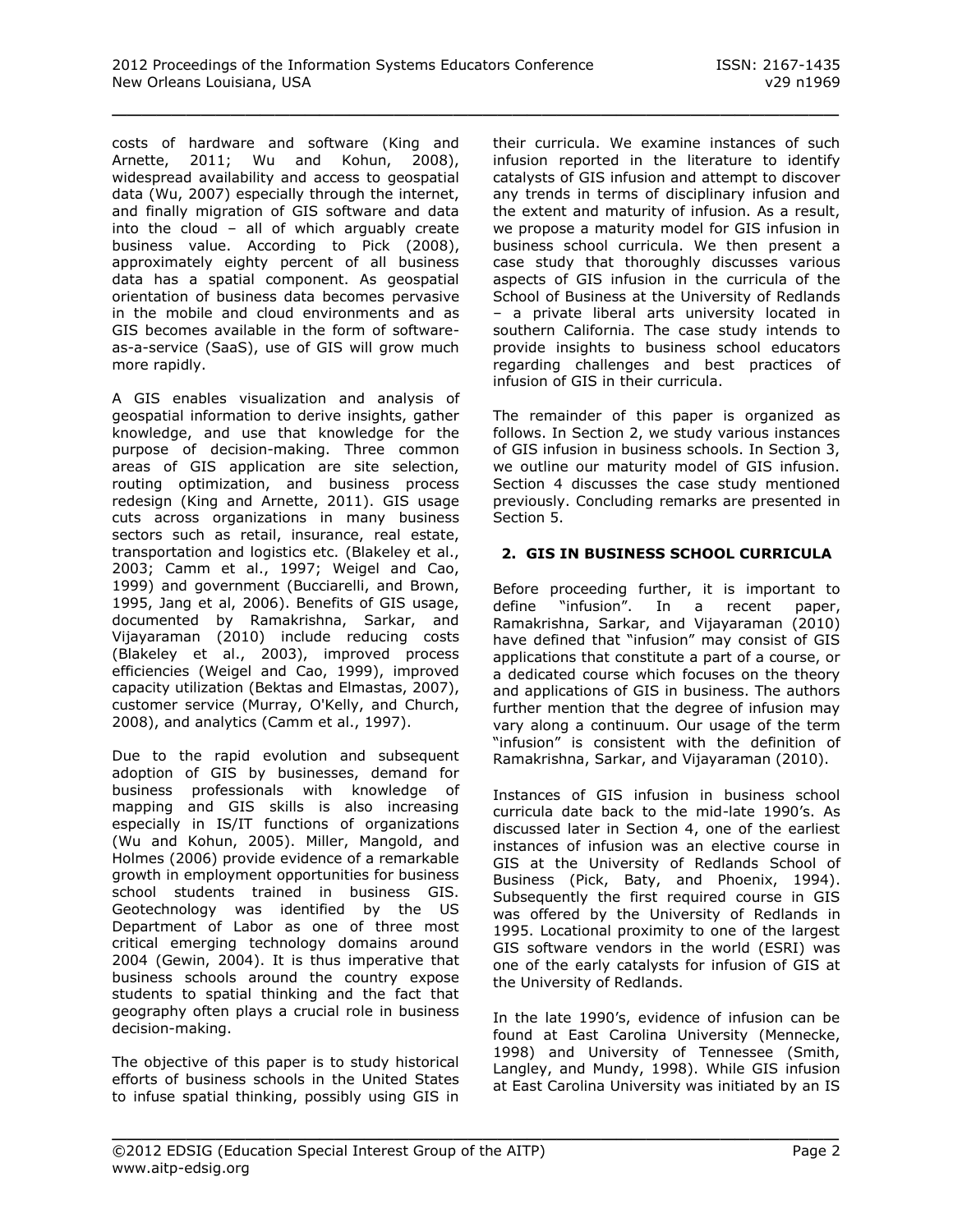faculty member interested in GIS due to a GIS software grant, the catalyst at the University of Tennessee was interest expressed by second year MBA students who had been exposed to GIS as part of an internship at a logistics solutions provider. As a result, GIS was infused into an advanced special topics course in logistics analysis.

In recent years, a handful of studies have examined the status of GIS infusion in business school curricula in the US. Via an internet search of curricula in 140 business schools, Estaville (2007) determined that only 5 business schools at Baylor University, California State University – Fresno, University of Cincinnati, University of Massachusetts at Amherst, and West Chester University have incorporated GIS in varying degrees in graduate and undergraduate business school courses in disciplines such as IS, Marketing, and Supply Chain Management (SCM). Li, Wynned, and Babb (2009) found evidence that less than 7% of 460 AACSBaccredited business schools offer GIS-related courses. However none of the courses was part of core curriculum requirement. In a similar survey of online course catalogs of 30 Management Information Systems (MIS) or equivalent departments in business schools, Arnette and King (2008) found that only North Carolina State University offered a single course in MIS which incorporated GIS to some extent. While several other schools in the study sample offered courses in decision support systems and other areas in business such as logistics and SCM – all of which lend themselves naturally for some level of GIS infusion, none of the schools' curricula infused GIS. In addition to the previously mentioned reports of GIS infusion, Ramakrishna, Sarkar, and Vijayaraman (2010) reported 12 more instances of GIS infusion in business schools – either reported in previous literature (Boasson, Boasson, and Tastle, 2006; Gadish, 2007; Miller, Mangold, and Holmes, 2006; Reames, 2006) or obtained by a preliminary internet search. Overall, it is clearly evident that GIS infusion in business school curricula in the United States is relatively uncommon in spite of the large number of business schools in the country. This indicates that business schools are indeed missing an opportunity to educate and train their students for a rapidly emerging area of employment.

Investigation of all instances of GIS infusion reported in the literature from 2006 to 2010 reveals some trends. (1) Instances of GIS infusion are split almost equally between graduate and undergraduate level courses. (2) Slightly more standalone courses in business GIS (for example, Business Geographics, Geomapping Fundamentals, etc) have been offered in this period compared to GIS infusion as part of another course (such as Decision Support Systems, Tools and Techniques for Logistics Analysis, etc). This hints towards the possibility of a reversal of the 1990's trend when almost all instances (a very limited number reported in the literature) of GIS infusion took place as part of a different course. (3) Information Systems and Marketing are two key business disciplines that seem to have embraced GIS the most followed by Real Estate and Logistics/SCM. This seems intuitive given the organic fit of GIS with marketing and information systems. (4) Elective course offerings during this period have slightly outnumbered core courses that have infused GIS. The fact that core courses in business schools have not lagged far behind electives in terms of GIS infusion may be considered to be encouraging. One can argue that core course enrollments far outnumber enrollments for electives thereby impacting a larger number of potential graduates. (5) Finally, instances of infusion in AACSB-accredited schools/colleges outnumber those in non-AACSB accredited institutions by almost 4:1 (Ramakrishna, Sarkar, and Vijayaraman, 2010).

# **3. MATURITY MODEL OF GIS INFUSION**

Several accounts of GIS infusion discussed in the previous section vary by the extent of GIS infusion. As reported earlier, during the period 2006-2010, a gradual shift in emphasis seems to have happened – from introducing GIS in the context of discussing major topics in standard business disciplines to more stand-alone courses that focus exclusively on business GIS.

Early instances of GIS infusion such as Mennecke (1998) and Smith, Langley, and Mundy (1998) introduced GIS in courses that focused on Decision Support Systems and Tools and Techniques for Logistics Analysis respectively. In Mennecke (1998), GIS is introduced as one part of the course and is presented as a tool that facilitates database management, decision analysis, and decision support in one software platform. In Smith, Langley, and Mundy (1998), GIS is presented as a tool for network optimization in logistics.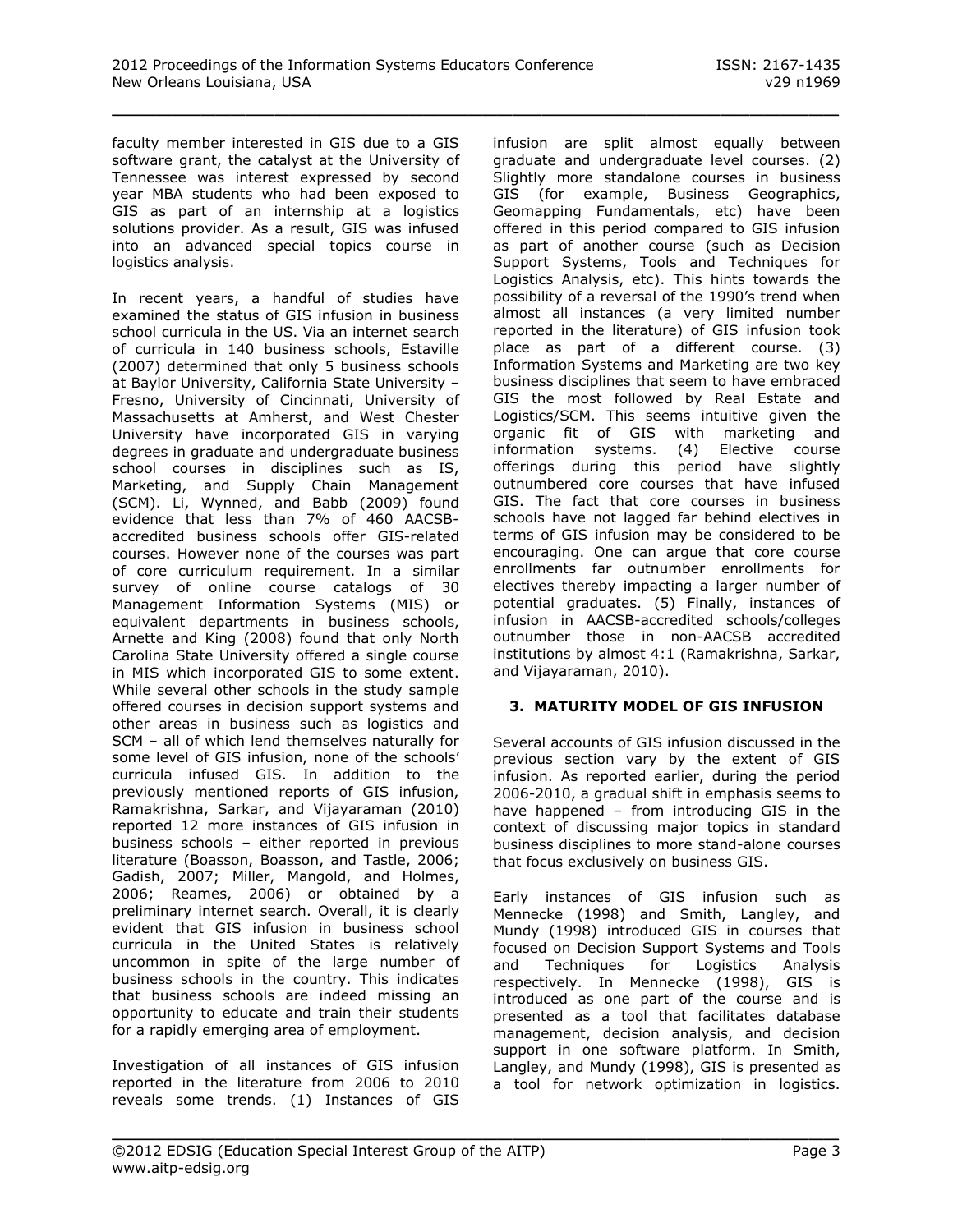Hands-on training using GIS software is an integral part of both courses. On the other end of the spectrum, standalone courses such as Business GIS (found in Estaville, 2007; Reames, 2006) focus on the application of GIS and spatial analysis to solve business problems. Such courses sometimes provide a conceptual overview of database management systems from MIS perspective to geodatabases and their integration with a GIS. There is evidence in Estaville (2007) that software applications, methods, and data issues in GIS are often covered. Depending often upon the background of the faculty member teaching the course, emphasis is placed on problem solving in marketing (such as site selection, market segmentation, etc), real estate, and business strategy. Case studies are often used to illustrate fundamental to more advanced business principles in such courses. Hands-on exposure to GIS is facilitated by tutorials and lab exercises.

The difference between fairly distinct paradigms of GIS infusion witnessed so far in business schools can be explained by Kerski's (2008) dimensions of GIS education. Standalone courses embody teaching and learning *about* GIS whose goal is to "become familiar with the theories concerning geographic information science and the acquisition of skills to manage GIS and operate GIS software (Kerski, 2008, pp 541)". Courses emphasize topics such as data structures, database management, map scale and projections, data quality, and generalization. On the other hand, GIS infusion on an asneeded basis to develop and further understand key topics within specific business disciplines are illustrations of teaching and learning *with* GIS. The scope is smaller than teaching and learning *about* GIS and the focus is "not on GIS but on the disciplines that are home to the issues being addressed, using GIS (Kerski, 2008, pp 541)."

Regarding the maturation of student learning of GIS, the present model incorporates levels of learning behavior pioneered by Bloom (1956) and further elaborated over the past 50 years by many others including contributors to Anderson and Krathwohl (2001). These levels, which consist of remembering, understanding, applying, analyzing, and synthesizing/evaluating, are relevant during the GIS curricular maturation stages. As the curriculum matures, we posit that the student levels of learning become weighted more towards the higher levels of learning.

Based upon insights derived from accounts of GIS infusion in business schools and Bloom's Taxonomy (Bloom 1956; Anderson and Krathwohl, 2001), we now present a maturation model of GIS infusion in business school curricula. The model is somewhat adapted from Erevelles, Viswanathan, and Huntley's (1998) model to use GIS to teach various courses in marketing.

*Level of curricular maturation* advances from GIS content in a single course to its inclusion in several courses; to a standalone GIS course and finally to GIS inclusion in all courses in a curriculum including the capstone. The maturity of curriculum is a function both of the hierarchy of *student approach to learning*, based on Bloom's taxonomy, and on *teaching methods* employed, which progress from lectures to exercises and exams; then to GIS lab exercises; and finally to Integrative Case Studies, Capstone Projects, and GIS Technology Projects.

In the model (Figure 1 in Appendix), curricular maturation stages are shown on the vertical Yaxis, while student approach of learning and teaching methods are on the X- and Z-axis respectively. We posit that as curriculum matures (Y-axis), educational indicators on the other two axes tend to progress positively. For example, with increasing curricular maturity, instructors progress from traditional teaching methods such as lectures in specific disciplinary courses to using creative methods such as multidisciplinary integrative case studies. As a result student learning also progresses positively from remembering basic principles of business GIS to being able to understand concepts, apply concepts and technology to solve problems, and synthesize and evaluate solutions and their tradeoffs.

This maturation model of GIS infusion is a guide for business schools that recognize the importance of geography in business decisionmaking and hence aspire to foster development and implementation of curricula in business GIS. It intends to provide insights on correlates of curricular maturity and the connection to student learning. To illustrate the maturation model, we now present a case study of GIS infusion in the School of Business at the University of Redlands.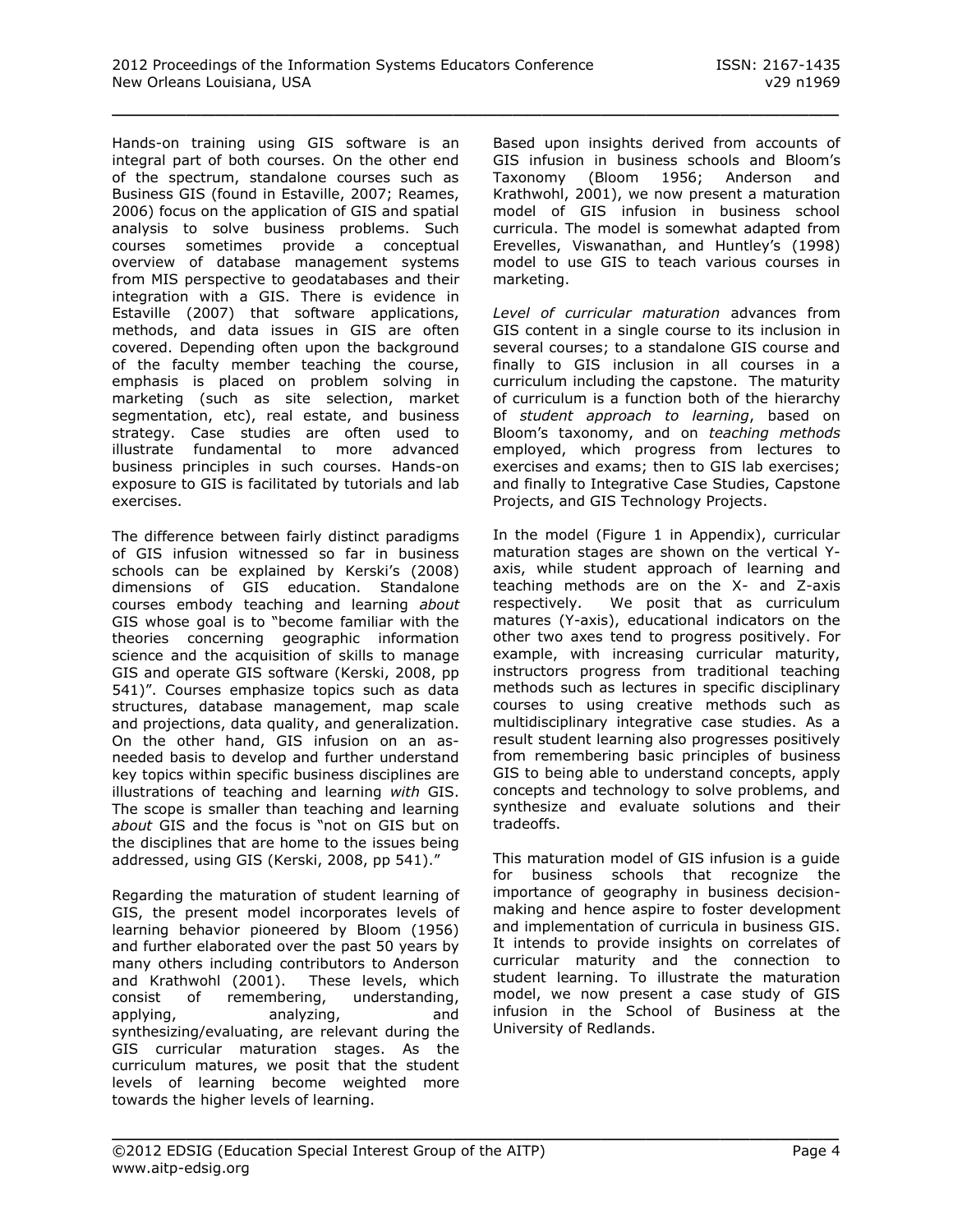# **4. CASE STUDY: GIS IN UNIVERSITY OF REDLANDS, SCHOOL OF BUSINESS**

The University of Redlands School of Business (URSB) constitutes a case study of incorporating GIS into a business school. This section discusses this case by first considering the background context over the past two decades, followed by the current spatial curricula and courses, GIS software and technology issues, training of business school faculty, assessment of GIS progress in the school, and summary.

# **Background**

URSB taught its first elective course in GIS in 1992 and introduced its first required GIS course in its B.S. in Information Systems curriculum in 1995. The early development was helped by the proximity to the campus of the global headquarters of ESRI, the world's dominant GIS software company. This locational advantage provided expertise and some teaching and curricular support, for example, some GIS courses could be taught by part-time faculty from the company; ESRI experts could be consulted on course content or research. The close relationship with ESRI had continued to be a stimulus for introducing GIS in the business school.

At the University of Redlands (UofR) in the 1990s, there was slow growth in GIS. The university did not have a geography department and did not start a Master of Science in GIS Program until 2000. University-wide in the 1990s the group of full-time faculty who taught GIS could be counted on one hand. However, that number grew in the 2000s and today numbers about ten full-time faculty. In addition, today there are about 30 adjunct faculty who teach GIS, about 20 of whom are in the business school.

A GIS Emphasis in the MBA was first offered in 2004. Later the school realized that it had introduced the first such emphasis worldwide. The emphasis included courses on GIS and public policy, GIS and marketing, spatial analysis of global business, and GIS capstone. It was developed by a committee of business school faculty and several ESRI experts. From initial annual cohorts of ten students, today there are 35 MBA students annually who enroll in the emphasis. As detailed later, this emphasis mixes the management and technical sides of GIS. Its success is partly the "job pull" of

employment needs for people who combine business skills and capabilities with GIS knowledge and skills.

Deficits in URSB's early initiatives in GIS were missing pieces of GIS research, case studies, training, and contact with actual businesses. Fortunately, the next step for URSB in 2006 was to achieve funding from the U.S. Small Business Association (SBA) of a US one million dollar grant for three years. The grant included intensive "interventional" case studies of selected local small businesses, training workshops for small business owners and managers in GIS, and building a website that provided useful information to small businesses, academics, and the general public, including case studies and local socioeconomic mapping. Among the secondary benefits were to increase number of full-time URSB faculty actively involved in GIS, develop useful case studies in small business GIS, map social and economic trends in the local area, and post a compendium of academic reference information and contacts on business GIS.

Another indirect offshoot was the establishment in 2008 of a required course, GIS in Business, for undergraduates in the B.S. in Business (BSB) degree. About 350 students enroll in this required course annually, so it has led to about a fifty percent infusion of GIS knowledge in the URSB student body. The grant also set the stage for the university to establish two URSB centers for GIS in 2011, Center for Business GIS and Spatial Analysis and Institute for Spatial Economic Analysis. Together, they have active involvement by about half the full-time URSB faculty and by about 25 part-time faculty. Among the offshoots of the centers for business GIS are the regular annual GIS speaker series, research brown bags, enhanced website for business GIS, case studies, curricular and speaker videos, teaching workshops, posting of current map analyses, curricular development, and some technical support for faculty business research. The centers provide impetus to go beyond just offering repetitive courses, and to innovate in business knowledge creation and pedagogy. Support from the University's and School's academic administration was crucial to the development of these centers.

In summary, the School of Business steadily increased the scope and scale of its GIS themes, yet it still has more opportunities to go significantly further.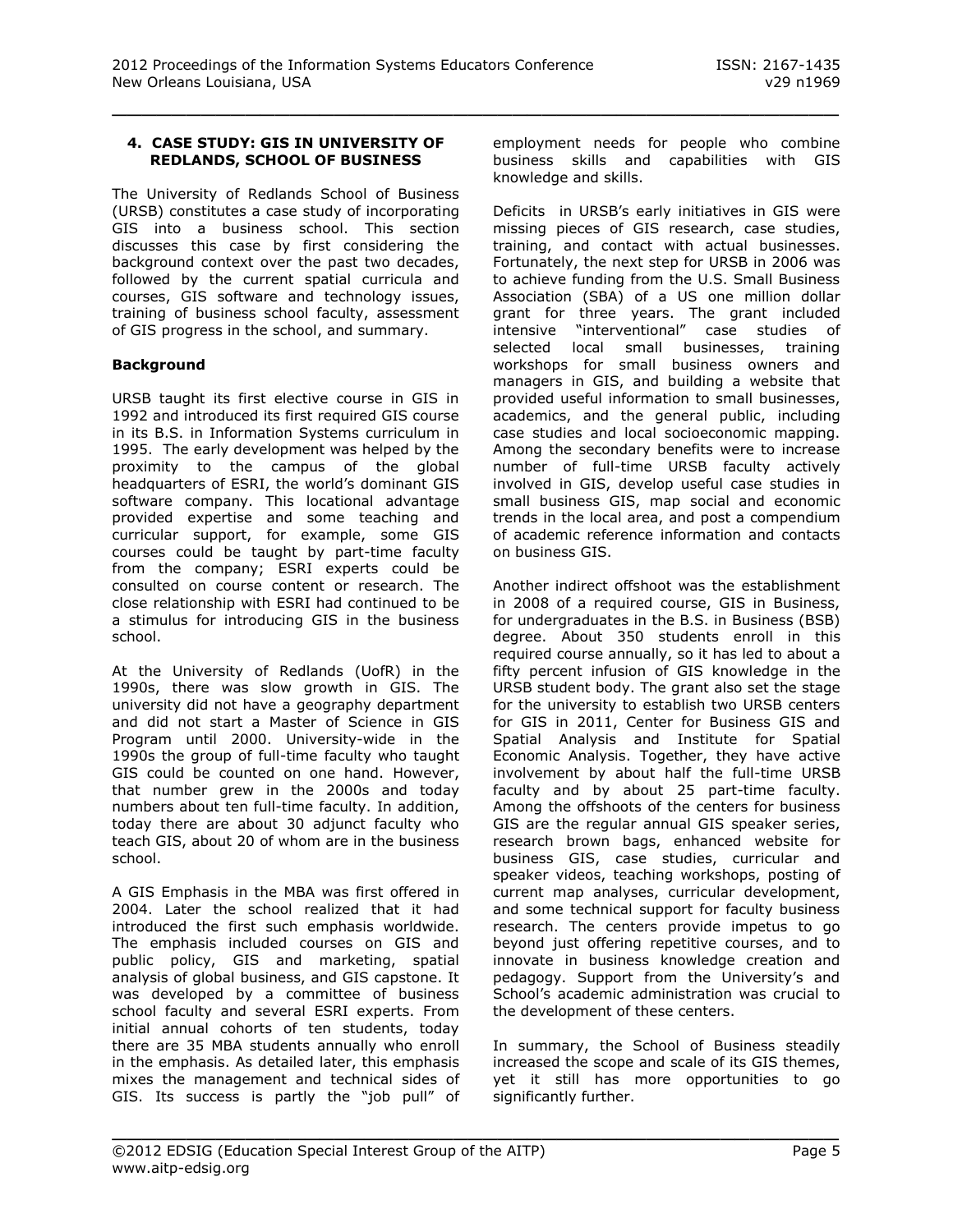#### **Curricula and courses**

Although URSB has five degree programs, GIS so far has been infused only in the two largest ones, the BSB and MBA. This section discusses briefly the GIS curricular and course design in those two programs.

#### **Bachelor of Science in Business (BSB)**

Table 1. Sequence of Courses in the BSB Curriculum

| Course          | <b>Course Title</b>             |
|-----------------|---------------------------------|
| Sequence        |                                 |
| <b>BUSB 300</b> | Ethical and Legal               |
|                 | <b>Environment of Business</b>  |
| <b>BUSB 230</b> | <b>Economics for Business</b>   |
| <b>BUSB 301</b> | Critical Analysis: Written      |
|                 | and Oral Communication          |
| <b>BUSB 145</b> | <b>Mathematical Foundations</b> |
|                 | for Business                    |
| <b>BUSB 330</b> | Managing and Leading            |
|                 | Organizations                   |
| <b>BUSB 232</b> | <b>Business Statistics</b>      |
| <b>BUSB 333</b> | <b>Business Information</b>     |
|                 | Systems                         |
| <b>BUSB 433</b> | <b>GIS for Business</b>         |
| <b>BUSB 260</b> | Financial and Managerial        |
|                 | Accounting                      |
| <b>BUSB 370</b> | Managing Quality and            |
|                 | Operations                      |
| <b>BUSB 361</b> | <b>Financial Management</b>     |
| <b>BUSB 340</b> | Principles of Marketing         |
| <b>BUSB 342</b> | <b>International Business</b>   |
| BUSB 481        | Strategic Management            |
| <b>BUSB 485</b> | <b>Management Capstone</b>      |

As seen in Table 1, the GIS for Business course (BUSB 433) occurs at the half-way point of a two-year curriculum. This has the advantage that students will already have a basic business and economics, quantitative, and information systems (IS) background prior to taking the GIS course. Since IS and GIS are closely related, placing them sequentially next to each other enables student learning of databases, systems development, and decision making to be leveraged directly into similar concepts in the GIS course. Another advantage of this sequencing is that a student can potentially utilize GIS knowledge and skills in the specialized business courses to follow and in the Management Capstone course. For example, the geo-segmentation concept, studied in the GIS

course, can be applied in the Marketing course. Geo-segmentation refers to specialized software which characterizes a neighborhood into one of dozens of typologies that can identify each neighborhood in the U.S. In the Capstone, students can do integrative projects that include GIS software and knowledge concepts.

The GIS in Business course provides an overview of GIS and Spatial analysis applied to organizations, including geographic information, locational decision-making, spatial data, costs and benefits of GIS, ethical aspects, and spatial strategies. Students analyze case studies and utilize GIS software and web services to solve problems. The objectives are for students to learn key concepts and skills in these areas, and to be able to apply the concepts hands-on at the lower intermediate level, as well as through decision-making insights.

#### **MBA Emphasis**

The MBA Emphasis was revised in 2012. Its three courses are GIS for Marketing (GISB 691w), Spatial Analysis for Global Business (GISB 692w), and GIS Strategy: Concepts and Implementation (GISB 693w). GISB 691w blends basic marketing principles with elementary GIS concepts. Students practice these concepts with five hands-on exercises. GISB 692w emphasizes the global economy; its locations and flows; industry sectors and their geographic arrangement; and how global economic and environmental trends spatially influence business operations and decision making. Students gain a working knowledge of ArcGIS, the mainstay full-featured software from ESRI, as well as a variety of web services. In 693w, student teams are sent to one or more organizations; they interview leaders and provide to the organization a strategic plan and some portion of prototype technical implementation of the plan. This course gives students experience in teamwork; developing spatial strategies for an organization; and customizing solutions to derive the most benefit to a particular organization. At the end of the emphasis, students are expected to gain at the minimum intermediate level of GIS hands-on skill and a higher level of understanding of business GIS concepts. The recent upgrade of the emphasis also examined very closely the mix of management and technical content, and adjusted the emphasis to have about an even balance between these elements.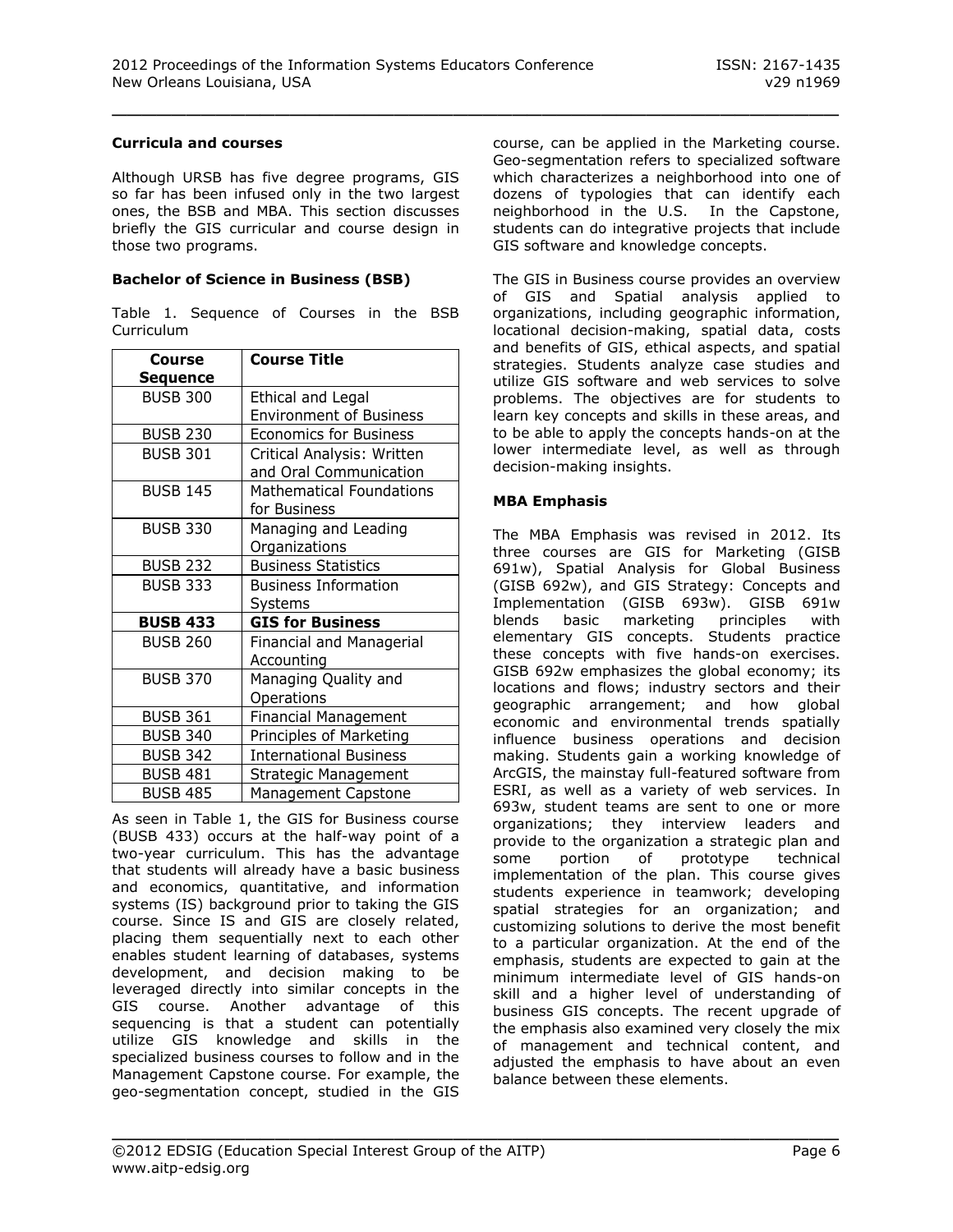Graduates of the GIS Emphasis have pursued both GIS specialty and general management careers. About half go into GIS-related jobs, including middle management, senior management, consulting, doctoral studies in GIS-related fields, and entrepreneurial ventures.

# **GIS Software and Technology**

GIS software and technology have changed rapidly over the past two decades. URSB currently emphasizes ArcGIS software, Business Analyst Online (BAO) web service from ESRI, and several minor spatial web services. The ESRI software and services are provided free, as the result of the university's ESRI site-license.

*BAO –* This is a user-friendly web-based tool that has a rich set of business variables for the U.S. Due to its user friendliness, students learn quickly and gain access to very sophisticated data. On the other hand, the current BAO is limited in its spatial functionality to only about 25 functions compared to ArcGIS.

*ArcGIS –* It is the world standard for professional GIS, with over 500 features, web access, and powerful analytic capabilities. Although students have a harder time learning ArcGIS, it gives them insight into the vast analytic and spatial power of world-class software. The trick in teaching ArcGIS in the MBA Emphasis is to constrain its uses to pre-set exercises, since there is not sufficient time to learn and use it at an advanced level (unless a student enters with a strong GIS background).

*World Mapper***,** *Gapminder, Google Earth –* They are free web-based services that are utilized as secondary spatial tools somewhat in the undergraduate GIS course and more fully in the GIS emphasis in the MBA. They are useful for specific problem solving in the courses, and they also communicate to students the variety of public domain and commercial spatial tools that are available.

# **Technical and GIS Software Support**

An essential challenge faced in the entire progression of building GIS utilization in the School of Business is technical and GIS support. With 24 full-time faculty, URSB has been too small to hire a full-time technical/software support staff person. Hence, it has relied on several staff members of the university's central Information Technology Services for GIS technical/software support, including management of licensing, lab set-ups and maintenance, GIS software and spatial services set-up in faculty offices. Deeper software issues have been assisted since the late 1990s by an applied research unit, the Redlands Institute (RI). However, since the RI is grant-funded so far its services have been expensive and constrained in time for technical support and consulting on URSB projects. Both ITS and RI have benefited by the close relationship of the campus with ESRI. Nevertheless, for over a decade URSB has been able to take sufficient advantage of this centralized support, as well as some faculty technical expertise, to achieve its growth steps in business school GIS.

# **Training of Business School Faculty**

A critical factor in achieving widespread GIS curriculum and teaching in URSB has been training of faculty. The GIS teaching faculty has grown over the past decade to a level of 3 qualified full-time professors and 15 qualified adjunct faculty. Since the late 1990s, there have been annual training workshops on GIS teaching and pedagogy. The workshops emphasize hands-on use of GIS software and services. Faculty have been oriented to the software, briefed on common mistakes and pitfalls, and put in the students' place to take part in student exercises under training supervision.

For example, BAO was introduced for widespread faculty use in winter of 2011. An all day workshop, attended by 20 faculty included a talk by an ESRI developer of BAO, orientation to teaching with BAO, demo of BAO features, and practice session of taking a student exercise involving supply chain and customer proximity to Starbucks' outlets in San Francisco. Following the workshop, all faculty teaching GIS courses received that session's complete training materials electronically, so that faculty not able to attend can maintain up-to-date currency. We have learned that training sessions imparted over ten years to a fairly stable core of faculty teaching business GIS courses has raised teaching effectiveness from good to excellent levels as evident from student evaluations. It is pertinent to mention that the School administration supports such workshops through faculty professional development funds.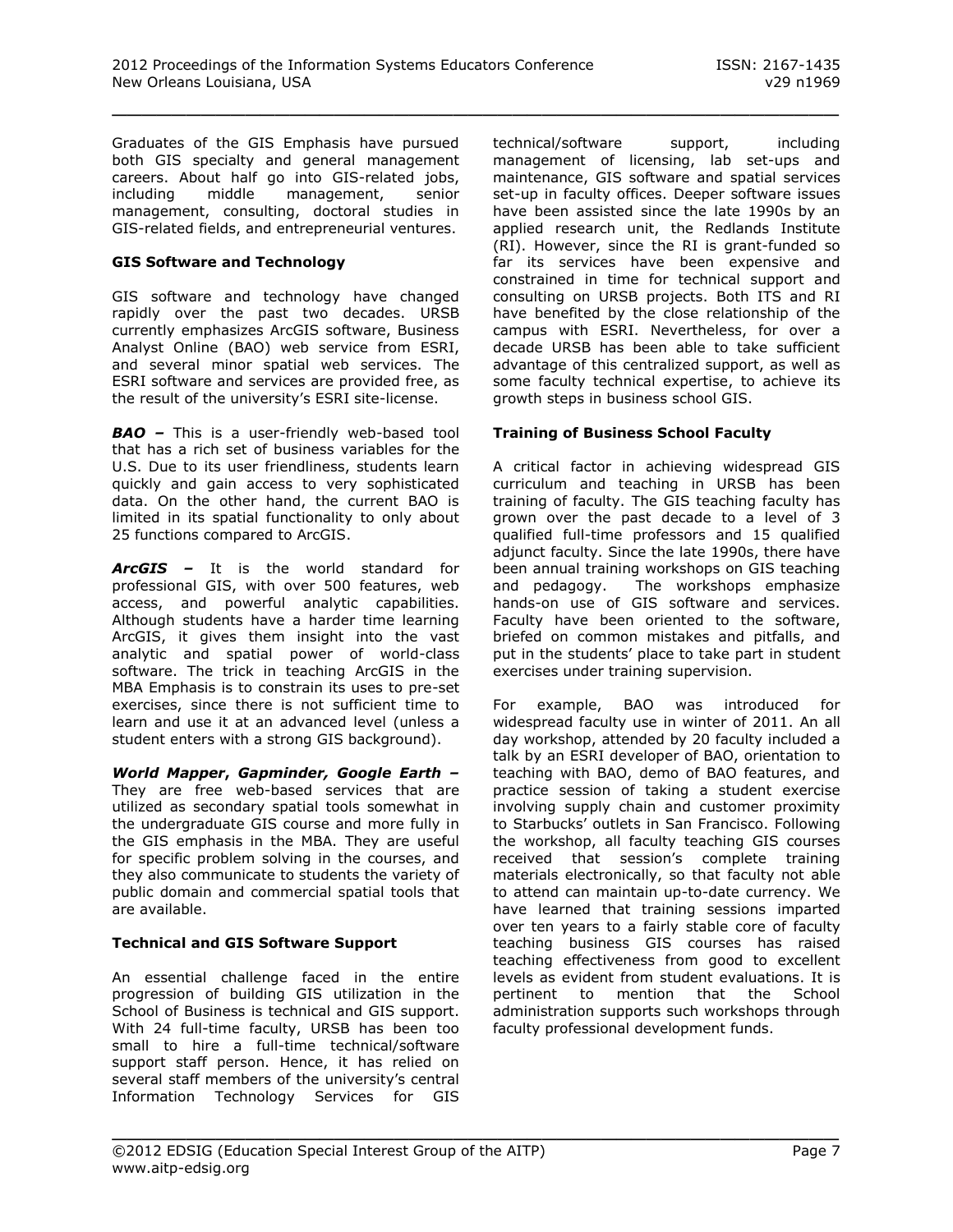#### **Assessment**

In the innovative and challenging steps of introducing GIS, there is an urgent need to assess the impacts of steps taken and adjust initiatives accordingly. In fall of 2011, a study of student evaluations in the GIS courses in the BSB and MBA curricula was performed. The rating scale ranged from 1 to 4, with 4 indicating "strongly approve" and a 3 indicating "approve" of teaching measurements. The average of results for six key evaluation metrics was 3.57 for the MBA GIS Emphasis courses and 3.27 for the BSB required course. Hence, overall at 3.42, the effectiveness of GIS teaching is in between "strongly approve" and "approve" and at a level somewhat higher than the school's average MBA or undergraduate teaching effectiveness levels.

No formal assessment of GIS faculty research has yet been conducted, which points to a future need. However, over the past four years, six business school faculty have published books, journal articles, and in conference proceedings on GIS research.

#### **Summary**

There has been progress on bringing GIS fully into URSB. In over a decade of growth, barriers have included faculty and staff unfamiliarity with GIS and spatial analysis, secrecy and proprietary policies in the business world that restricts teaching cases and knowledge, resistance to change in URSB, and in the beginning lack of a critical mass of skilled faculty and support staff. However, more than offsetting these constraints were the proximity and strong relationship with ESRI, concordance with university strategy in GIS, hiring of business faculty who knew some GIS or had strong motivation to learn it, grant funding, and the 2000s groundswell of webbased mass consumer adoption of spatially oriented technologies. Beyond its current features, anticipated initiatives in GIS in School of Business in the coming two years include:

- posting of more case studies based on interviews with high-end user organizations, done cooperatively with ESRI,
- expanding GIS content coverage gradually across more of the business curricula, outside of GIS courses,
- inviting an annual national keynote speaker for 2-3 day visits involving a seminar and meetings with full-time faculty, adjunct faculty, and students,
- seed grant funding in business GIS,
- student awards for best papers in business GIS, and,
- external grant funding to expand the activities of the centers.

From URSB's steady progress in incorporating the GIS sub-discipline, it is today a unique strategic feature of the school. With the strong support of the school's Dean for GIS, two centers, active business faculty scholarship, and growing enthusiasm across its student body, URSB continues to build and emphasize GIS by undertaking the next steps and challenges. An overall lesson is that the critical factor is not just having deployment of up-to-date spatial technology, but developing "mindset" across the school, motivation, and sense of "payoff" to the students, faculty, administration, and staff.

Returning to the paper's theoretical model, in the URSB case, over time, the curricular maturation progressed from an initial standalone elective course to the present stage in between standalone required courses having full and partial GIS content and curriculum-wide infusion. Student learning approach has moved in the GIS Emphasis in the MBA to greater weighting towards application, analysis and synthesis, but falls short of evaluation. In the BSB program, the learning is more centered at the steps of understanding and applying. In teaching methods, both the BSB and MBA GIS Emphasis have added more lab content and some more case studies, although the availability of GIS business cases is severely limited. Although the GIS Emphasis has progressed to capstone and GIS technology projects, the BSB remains far short of this, and points to necessity of more effort in infusing GIS across the undergraduate curriculum and into its capstone course.

#### **5. CONCLUSIONS**

Businesses and government agencies are increasingly using GIS to harness the power of spatial analytics and make better decisions quickly and efficiently and evaluate the impact of those decisions. However existing, limited evidence from the literature suggests that the response among business schools educators to infuse GIS in their curricula has been lukewarm. Before business school academia fall too far behind practice, it is therefore imperative for business schools to respond so that graduates are well prepared for rapidly emerging geotechnology needs of organizations. In this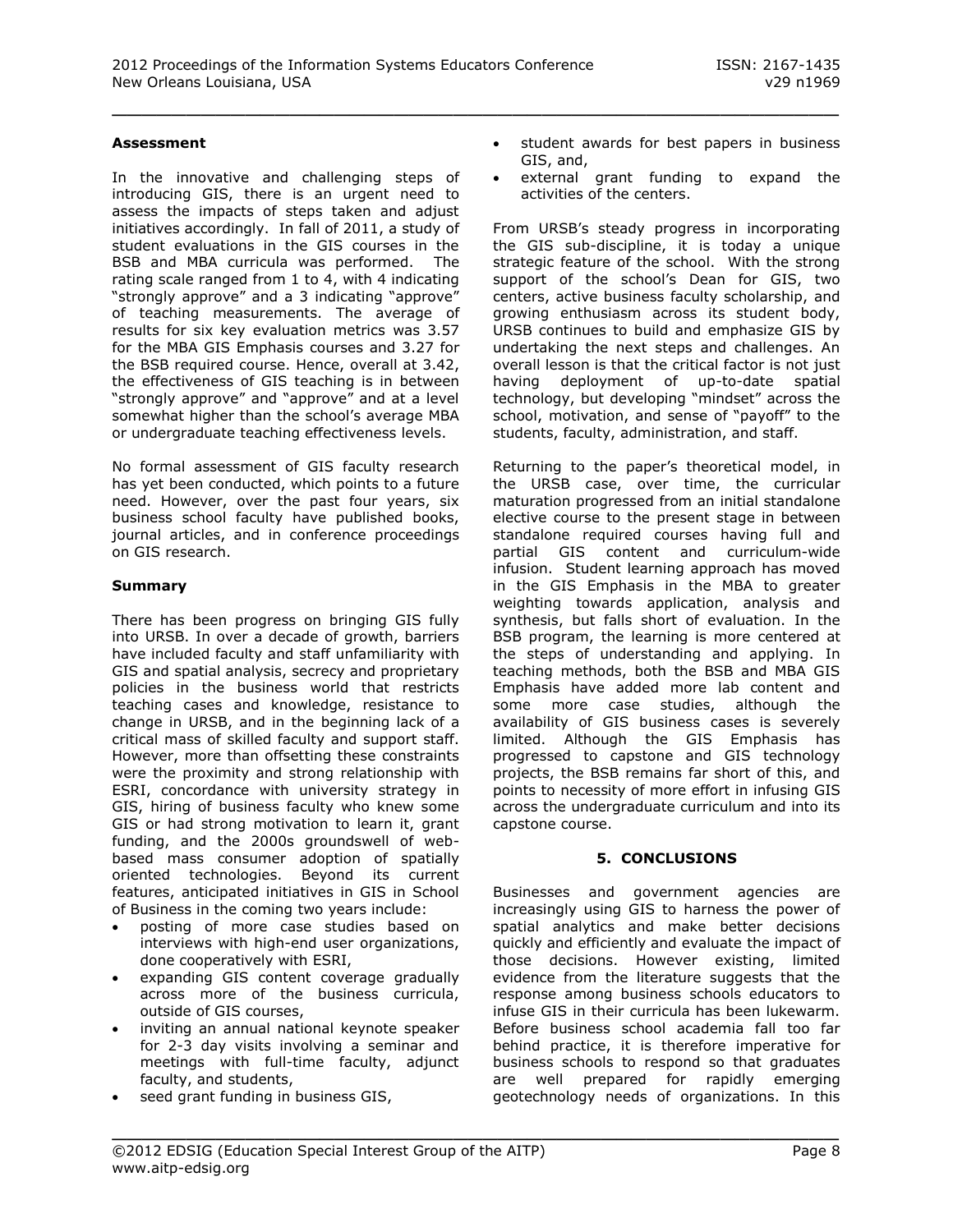paper, we examine previous instances of GIS infusion in business school curricula and report on current trends. It seems that faculty are somewhat more interested in standalone business GIS courses in recent years, possibly indicating a shift compared to the 1990's. We propose a maturity model of GIS infusion in Bschools. Maturity of GIS infusion varies along a continuum and is a function of student approach to learning GIS and of teaching methods adopted in business school courses. The maturity model is illustrated by a case study that thoroughly discusses various aspects of GIS infusion in the curricula of the School of Business at the University of Redlands.

#### **6. REFERENCES**

- Anderson, L., and Krathwohl, D. (eds.). (2001). *A Taxonomy for Learning, Teaching, and Assessing: A Revision of Bloom's Taxonomy of Educational Objectives*. New York, NY: Longman.
- Arnette, A., & King, M. (2008). The business value of geographical information systems in business school curriculum, in *The 2008 Southeast Decision Sciences Institute Conference Proceedings*, Orlando, FL, 413- 420.
- Bektas, T., & Elmastas, S. (2007). Solving school bus routing problems through integer programming, *Journal of the Operational Research Society, 58*(12), 1599-1604.
- Blakeley, F., et al. (2003). Optimizing periodic maintenance for Schindler Elevator Corporation, *Interfaces, 33*(1), 67-79.
- Bloom, B. (1956). *Taxonomy of Educational Objectives*. Boston, MA: Allyn and Bacon.
- Bucciarelli, M. & Brown, K. (1995). A desktop-OR success: Modeling coast guard buoy tender operations, *Interfaces, 25*(4), 1-11.
- Boasson, E., Boasson, V., & Tastle, W. (2006). A New Tool in IS Management: Geographic Information Systems. *Information Systems Education Journal*, *4*, 3-9.
- Camm, J. D. et al. (1997). Blending OR/MS, judgment, and GIS: Restructuring P&G's supply chain, *Interfaces*, *27*(1), 128-142.
- Erevelles, S. Viswanathan, N. & Huntley, C. (1998). The use of GIS in Marketing. In J. Hair, C. Lamb, & C. McDaniel, (Eds.), *Great Ideas for Teaching Marketing* Cincinnati, OH: South-Western College Publishing.
- Estaville, L. (2007). GIS and colleges of business: A curricular exploration. *Journal of Real Estate Literature*, *15*(3), 443-448.
- Gadish, D. (2007). Incorporating geographic information systems into an MBA program. *Journal of Education and Human Development*, *1*(2), 1-8.
- Gewin, V. (2004). Mapping opportunities. *Nature, 427*(6972), 376-377.
- Jang, W. et al. (2006). The Missouri lottery optimizes its scheduling and routing to improve efficiency and balance, *Interfaces, 36*(4), 302-313.
- Kerski, J. J. (2008). Geographic Information Systems in Education. In J. Wilson, & A. S. Fotheringham (Eds.), *The Handbook of Geographic Information Science* (pp. 540- 556). Victoria, Australia: Blackwell Publishing Ltd.
- King, M. & Arnette, A. (2011). Integrating Geographic Information Systems in Business School Curriculum: An Initial Example, *Decision Sciences Journal of Innovative Education*, *9*(3), 325-347.
- Li, Y., Wynned, A., & Babb, J. (2009). Preparing tomorrow's global decision-makers: A case for geographic information systems in business curriculum, in *Proceedings of the 40th Annual Meeting of the Decision Sciences Institute*, New Orleans, LA, 3741-3746.
- Mennecke, B. (1998). Teaching spatial analysis in business: The case of geographic information systems in a decision support systems course. *Proceedings of the 13th Annual Conference of the International Academy of Management Annual Conference*, Helsinki, Finland, 181-189.
- Miller, F., Mangold, W., & Holmes, T. (2006). Integrating geographic information systems (GIS) applications into business courses using online business geographics modules. *Journal of Education for Business*, *82*, 74-79.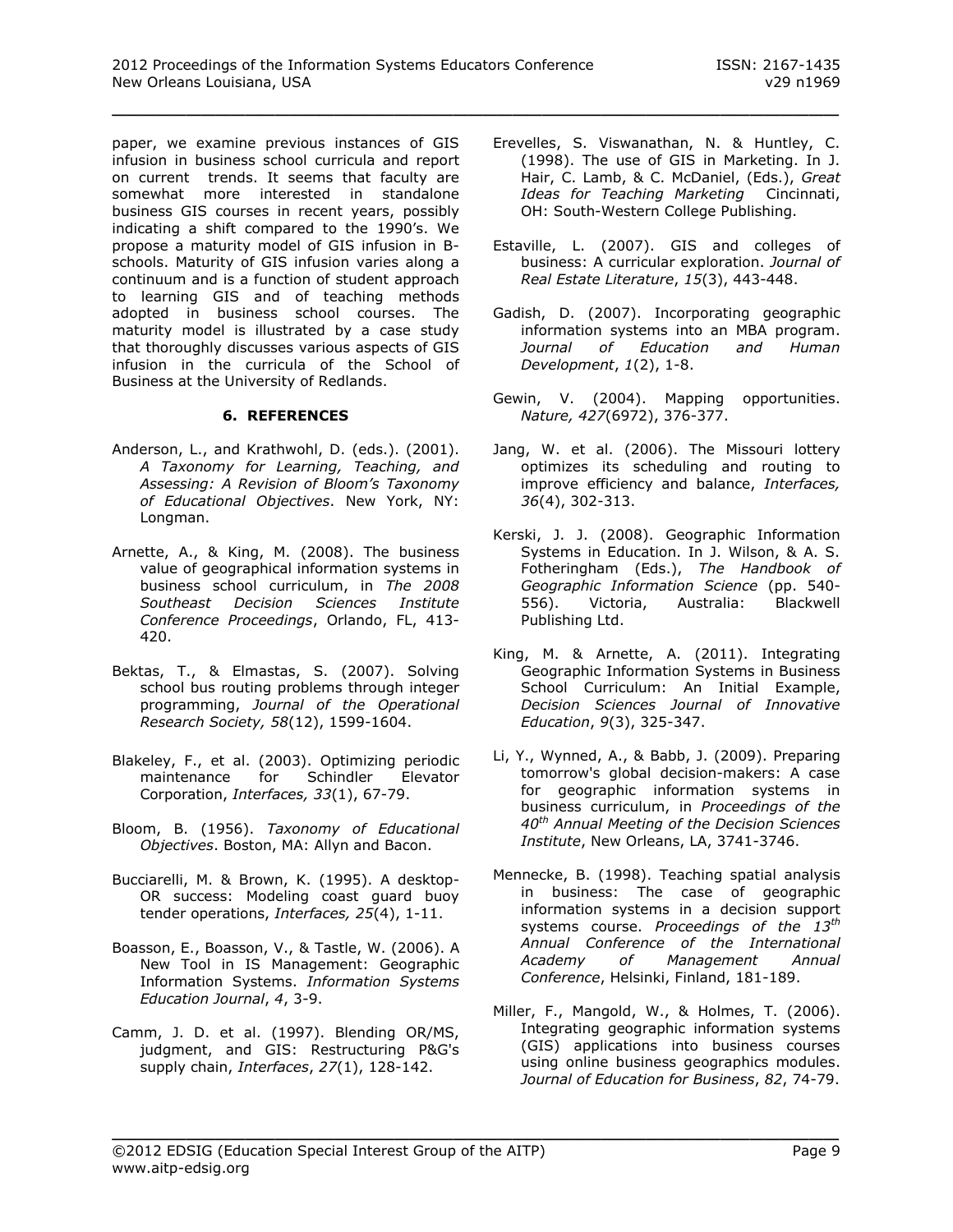- Murray, A., O'Kelly, M. & Church, R. (2008). Regional service coverage modeling, *Computers and Operations Research, 35*(2), 339-355.
- Pick, J. (2008). *Geo-Business: GIS in the digital organization*. Hoboken, NJ: John Wiley and Sons.
- Pick, J., Baty, R. and Phoenix, M. (1994). Teaching Geographical Information Systems. *Proceedings of ISECON 1994*, Louisville, KY, 35-42.
- Ramakrishna, H., Sarkar, A., & Vijayaraman, B. (2010). Infusion of GIS and spatial analysis in business school curricula: A status report. *Journal of Informatics Education Research*, Spring/Fall 2010. Retrieved July 15, 2012 from [http://www.sig](http://www.sig-ed.org/jier/2010/JIER2010_ramakrishna.pdf)[ed.org/jier/2010/JIER2010\\_ramakrishna.pdf.](http://www.sig-ed.org/jier/2010/JIER2010_ramakrishna.pdf)
- Reames, S. (2006). Business geographic information systems - A course in business geomapping. *Information Systems Education Journal, 4*(52), 3-15.
- Smith, C., Langley, C., & Mundy, R. (1998). Removing the barriers between education and practice: Tools and techniques for logistics management. *Journal of Business Logistics, 19*(2), 173-195.
- Weigel, D. & Cao, B. (1999). Applying GIS and OR techniques to solve Sears technician dispatching and home-delivery problems, *Interfaces*, *29*(1), 112-130.
- Wu, P. (2007). Introducing Geographic Information Systems into the IS Curriculum: GIS Tutorial and Preparation Workshop. *Proceedings of ISECON 2007 v.24* (Pittsburgh PA): § 3732.
- Wu, P., & Kohun, F. (2008). Spatial Analysis and Information Visualization: using Geographic Information System for Competitive Intelligence. *Proceedings of ISECON 2008 v.25* (Phoenix AZ): § 3512.
- Wu, P., & Kohun, F. (2005). Designing Geographic Information System Courses in the IS Curriculum, *Proceedings of ISECON 2005 v.22* (Columbus OH): § 2564.